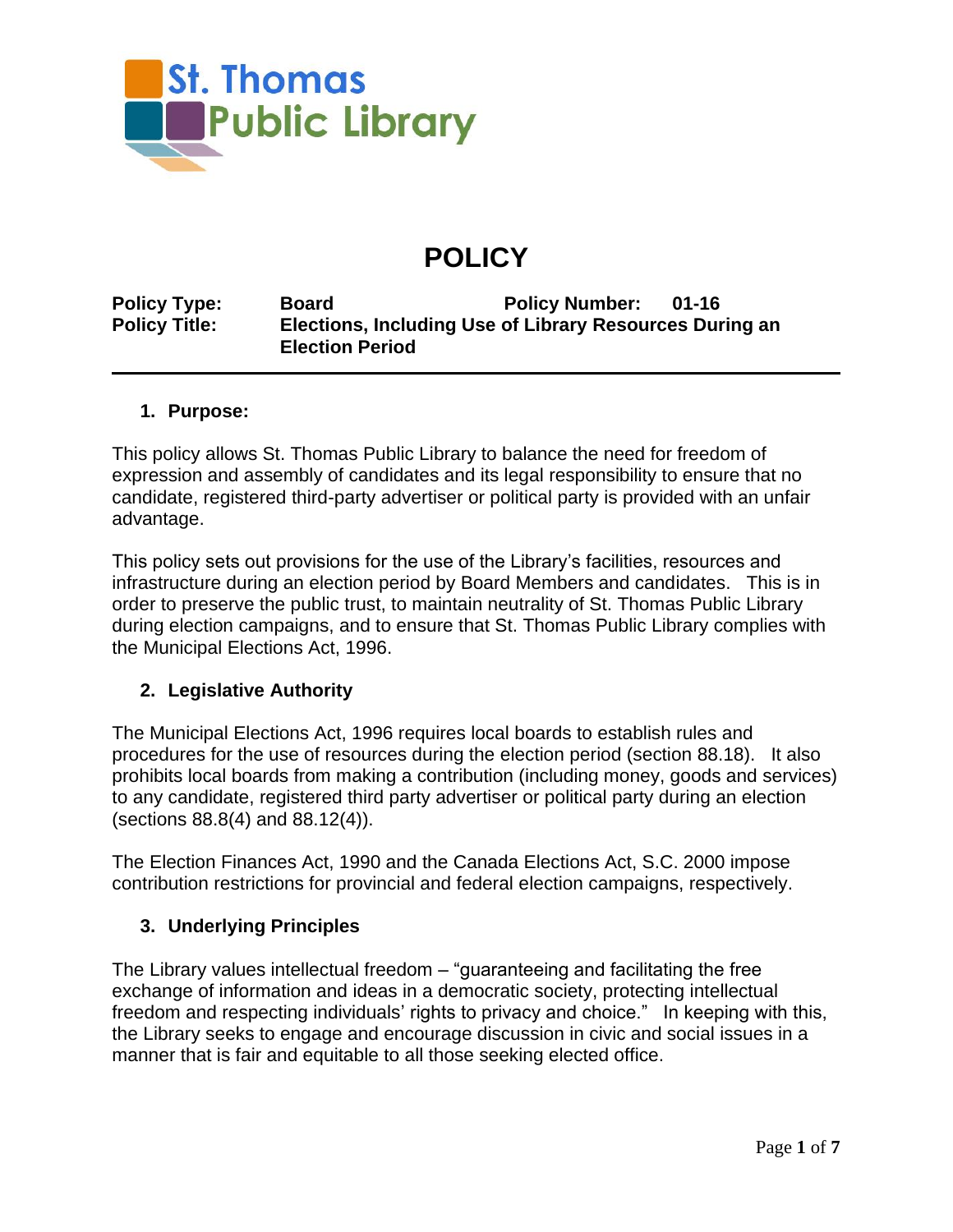# **4. Application**

This policy applies to St. Thomas Public Library Board members and candidates including City Councillors, registered third-party advertisers and political parties during an election period. This policy also applies to employees of St. Thomas Public Library and their dealings with candidates, including City Councillors, during an election period.

This policy applies to municipal (including school board), provincial and federal elections or by-elections, and to questions on the ballot. References in this policy with respect to political parties refer to provincial and federal elections or by-elections and do not apply to the City of St. Thomas municipal elections or by-elections.

This policy recognizes that Members of Council are holders of their office until the end of the term and supports them in continuing to fulfill their responsibilities as Members of Council, despite their candidacy in an election. This policy also recognizes that St. Thomas Public Library Board continues to meet and conduct business during an election period. Nothing in this policy shall prohibit members of St. Thomas Public Library Board from performing their duties or precludes a Member of Council from performing their duty as an elected official, nor inhibits them from representing the interests of their constituents.

## **5. Policy Statement**

St. Thomas Public Library supports the principle of intellectual freedom, which is the free exchange of information and ideas in a democratic society. The Library seeks to engage and encourage discussion on civic and social issues in a manner that is neutral, fair and equitable to all those seeking elected office. St. Thomas Public Library does not make contributions (including money, goods and services) or use Library resources to promote any candidate, registered third-party advertiser, political party, or supporters of a question on a ballot during an election.

## **6. Board Members**

- 6.1 Citizen Board Members of St. Thomas Public Library Board must inform the CEO/Chief Librarian immediately if they register to run for office in an election. Citizen Board Members should also contact the City Clerk's Office immediately and abide by City policies which affect Citizen Board Members running for office.
- 6.2 Councillor Board Members must inform the CEO if they are running to become an MP or MPP.
- 6.3 Library Board Members may engage in political activity, including endorsing or opposing a candidate, political party, or a particular response to a referendum question, but not in a manner that would lead a member of the public to infer that they are acting in their capacity as a Library Board Member or on behalf of St. Thomas Public Library.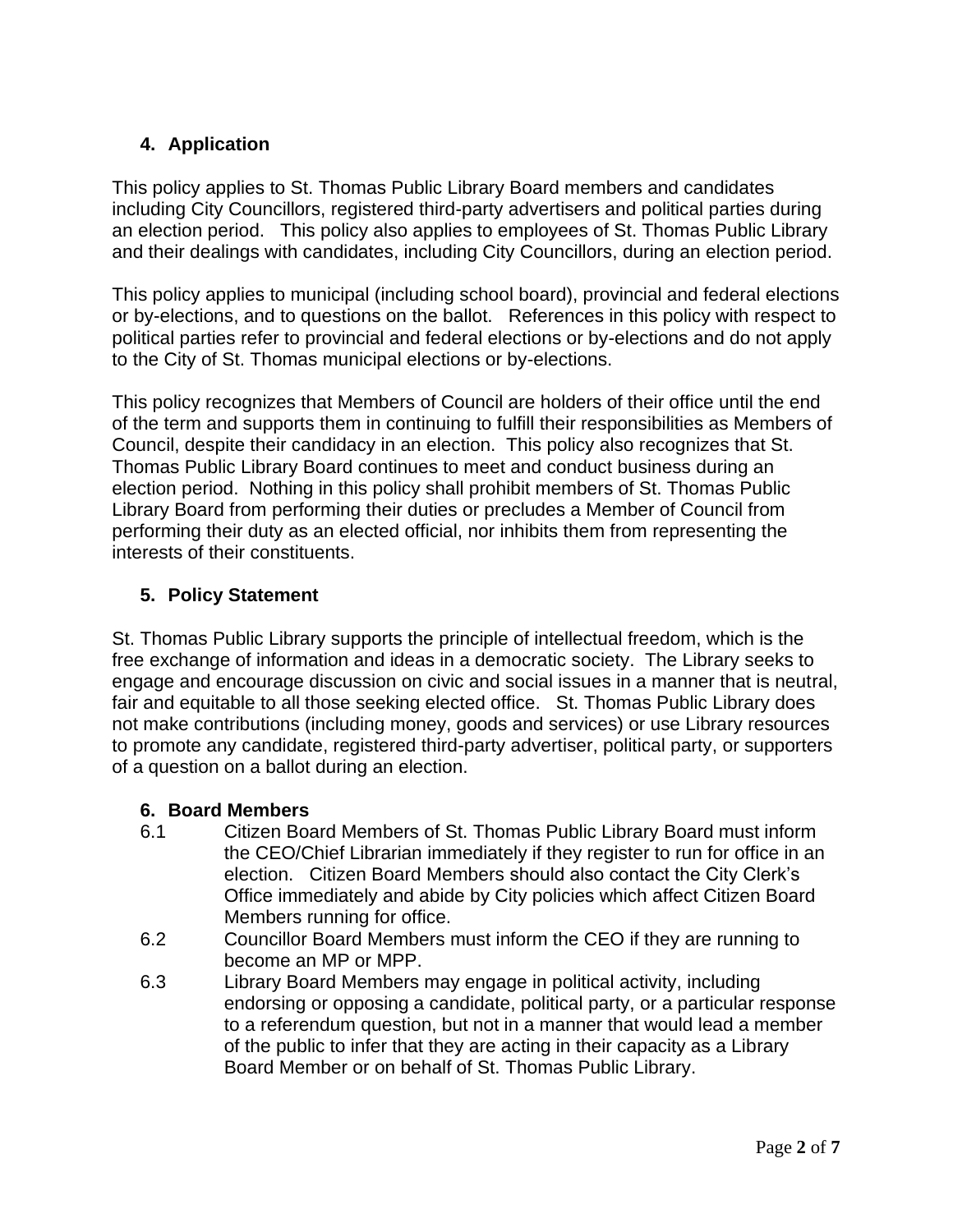# **7. Access to Library Facilities during an Election Period**

- 7.1 Library facilities and Library infrastructure may not be used for any election-related purpose by a candidate, registered third-party advertiser or political party. In particular, signs may not be erected of displayed on a facility that is owned or operated by the Library.
- 7.2 Candidates, registered third-party advertisers or political parties in an election cannot use the facilities, equipment, supplies, programs and services (including online services, social media, and email), staff, or other resources of the Library for any election campaign or campaign-related activities (except for facilities rented in accordance with the Facility Policy 06-01)
- 7.3 All-candidate meetings may be held at Library facilities provided that all candidates for an office are invited to attend such meetings.
- 7.4 Candidates, registered third-party advertisers or political parties may not distribute campaign materials on or in library facilities or at library events.
- 7.5 Candidates, registered third-party advertisers or political parties cannot undertake campaign-related activities on Library property (except for facilities rented in accordance with the Facility Policy 06-01). The Library will not permit the display and distribution of materials primarily political in nature (including election campaign materials) on library property.

## **8. Access to Library Resources during an Election Period**

- 8.1 The Library's logo, slogans, or other intellectual property may not be printed, posted or distributed on any election-related campaign materials or included on any election-related website.
- 8.2 Candidates may not post photographs of themselves with Library employees in "uniform", including nametags.
- 8.3 Photographic or video materials that have been or may be created by Library employees or with Library resources may not be used for any election purpose or in campaign materials.
- 8.4 Website or domain names that are funded by the Library may not include any campaign materials, make reference to and identify any individual as a candidate, registered third-party advertiser or political party or profile any slogan or symbol associated with a candidate, registered third-party advertiser or political party.

## **9. Access to Library information during an Election Period**

9.1 Information provided to one candidate, registered third-party advertiser or political party that is of a general nature and may provide valuable guidance to all others will be provided to all candidates, registered thirdparty advertisers or political parties. The Library will post the information on the internet or through other mechanisms to ensure equal access to information.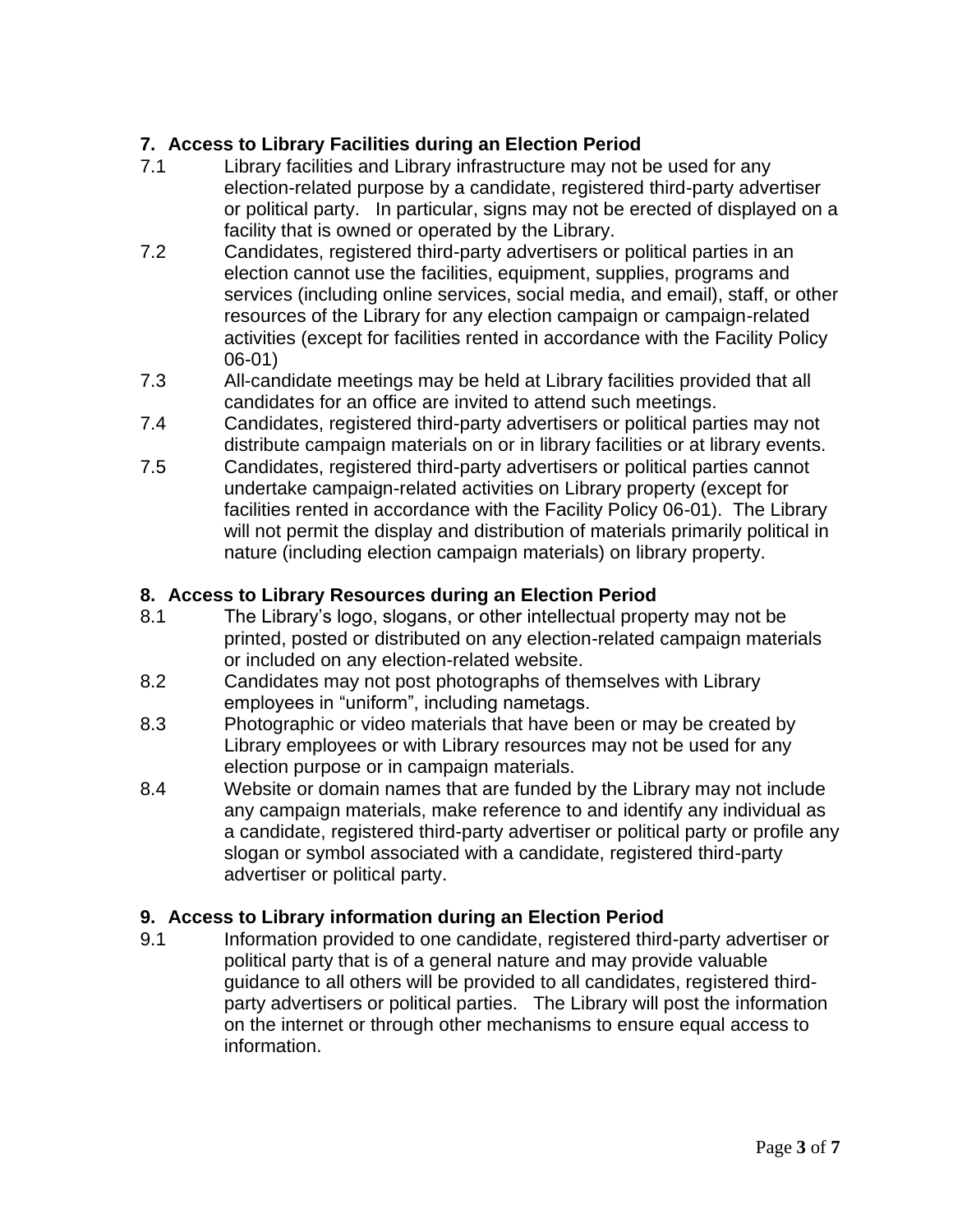# **10. Attending Library Events during an Election Period**

- 10.1 Candidates, third-party advertisers or political parties are permitted to attend library events, or events held at Library facilities, in either their capacity as elected representatives or private citizens, but may not campaign while in attendance. No election signs may be posted and no campaign materials may be disseminated at Library events.
- 10.2 Elected officials are permitted to attend library-organized events or events held on library facilities and act as ceremonial participants in their capacity as elected officials, including speaking at the event and partaking in ceremonial activities. In provincial or federal elections, once the writ is issues, MPPs and MPs, with the exception of Ministers of the Crown, are no longer elected officials and therefore should not be invited to attend library events.

## 11 **Restrictions related to Services Provided to Members of Council during an Election Year**

- 11.1 As Members of Council may also be candidates in a municipal election, after the first day upon which nomination papers may be filed in the municipal election year, Library Employees will discontinue the following activities for Members of Council. The same rule applies to all Members of Council, irrespective of whether they are seeking election in the new term or not:
	- a) Advertising and other communications materials paid for by Library funds and distributed by the Library will not reference the name of a Member of Council. The exception is that Library publications which usually have the names of all Board Members listed as being members of the St. Thomas Public Library Board, including members who are City Councillors, will continue to list them until the new Library Board has been appointed.
	- b) Program and event signage, including banners and posters, will not reference the name of a Member of Council.
	- c) Media releases issued by the Library will not reference the name of a Member of Council.
	- d) Media releases will not be distributed on behalf of any Member of Council unless such a release is considered to be consistent with their duties as an elected official. The decision to distribute a release will be made by the CEO/Chief Librarian.

## **Definitions**

"Campaigning" – means any activity by or on behalf of a candidate, registered thirdparty advertiser, political party or question on a ballot meant to elicit support during the election period. Campaigning does not include the appearance of elected officials, other candidates or registered third-party advertisers at an event in their personal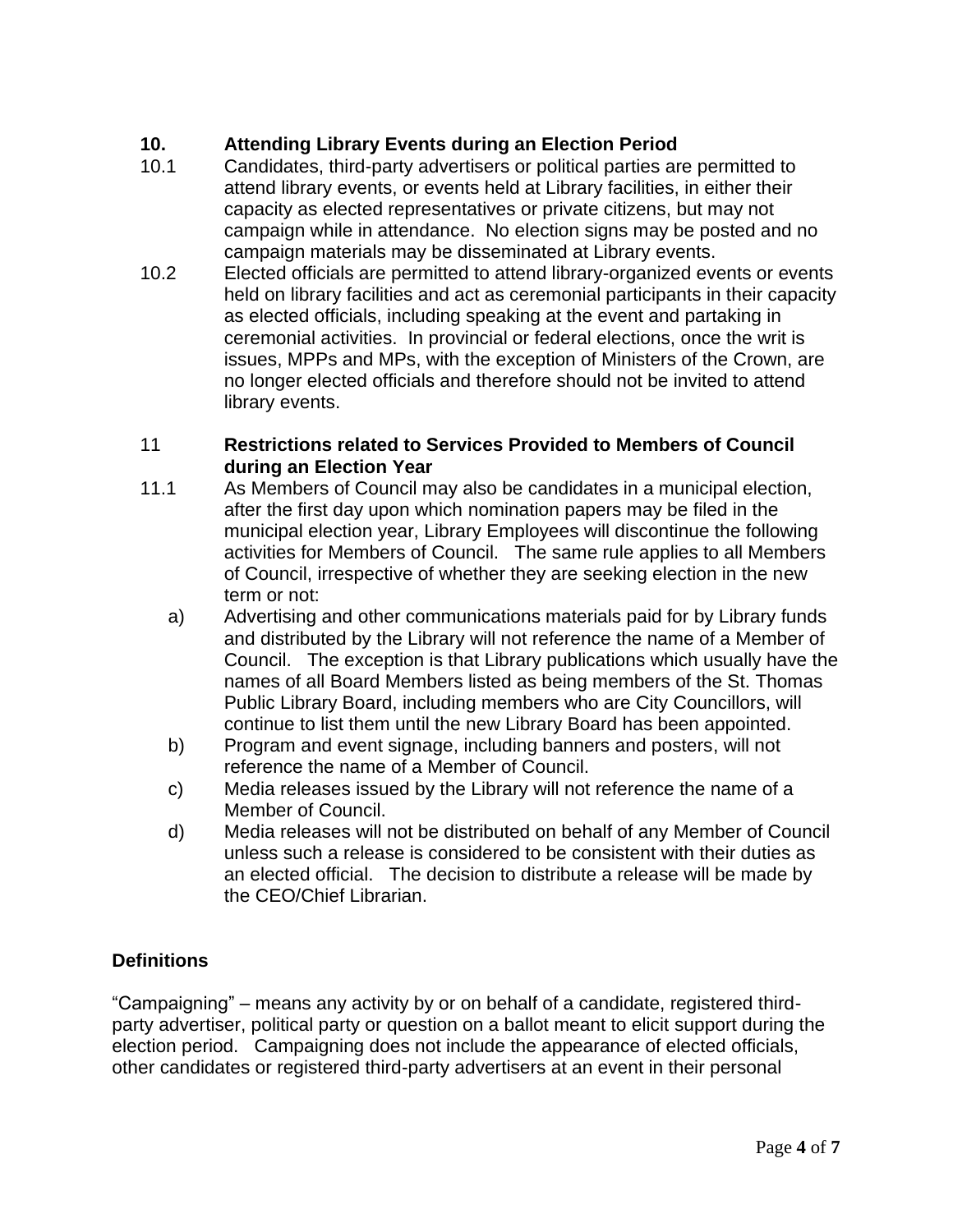capacity without the display of any signage or graphic that identifies the individual as a candidate or registered third-party advertiser(s) and without the solicitation of votes.

"Campaigning Materials" – means any materials used to solicit votes for a candidate or question on the ballot in an election period, including, but not limited to: literature, banners, posters, pictures, buttons, clothing, or other paraphernalia. Campaign materials include but are not limited to: materials in all media, such as print, displays, electronic, radio or television and online sources, including websites or social media.

"Candidate" – means any person who has filed and not withdrawn a nomination for an elected office at the municipal (including school board), provincial or federal level in an election or by-election.

"Contribution" – as defined in the Act:

- For a candidate means "money, goods and services given to and accepted by a person for their election campaign, or given to an accepted by another person who is acting under the person's direction".
- For a registered third-party advertiser means "money, goods and services given to and accepted by an individual, corporation or trade union in relation to third-party advertisements, or given to and accepted by another person who is acting under the direction of the individual, corporation or trade union".

"Elected Official" – means an individual elected to the House of Commons, the Legislative Assembly of Ontario, St. Thomas City Council or a school board.

"Election" – means an election or by-election at the municipal (including school board), provincial and federal level of government, or the submission of a question or by-law to the electors.

"Election Period" – means the official campaign period of an election

- For a municipal (including school board) election, the election period commences on May 1 of an election year and ends on voting day.
- For a provincial or federal election, the election period commences the day the writ for the election is issued and ends on voting day.
- For a question on the ballot, the period commences the day City Council passes a by-law to put a question to the electorate and ends on voting day.
- For a by-election, the period commences when the by-election is called and ends on voting day.

"Library Information" – means any information in the custody and control of the Library including databases that may be the repository of names, contact information, business records, financial information or other identifiers compiled and used by Library employees to conduct Library business. An example of a Library database is the Library patron database.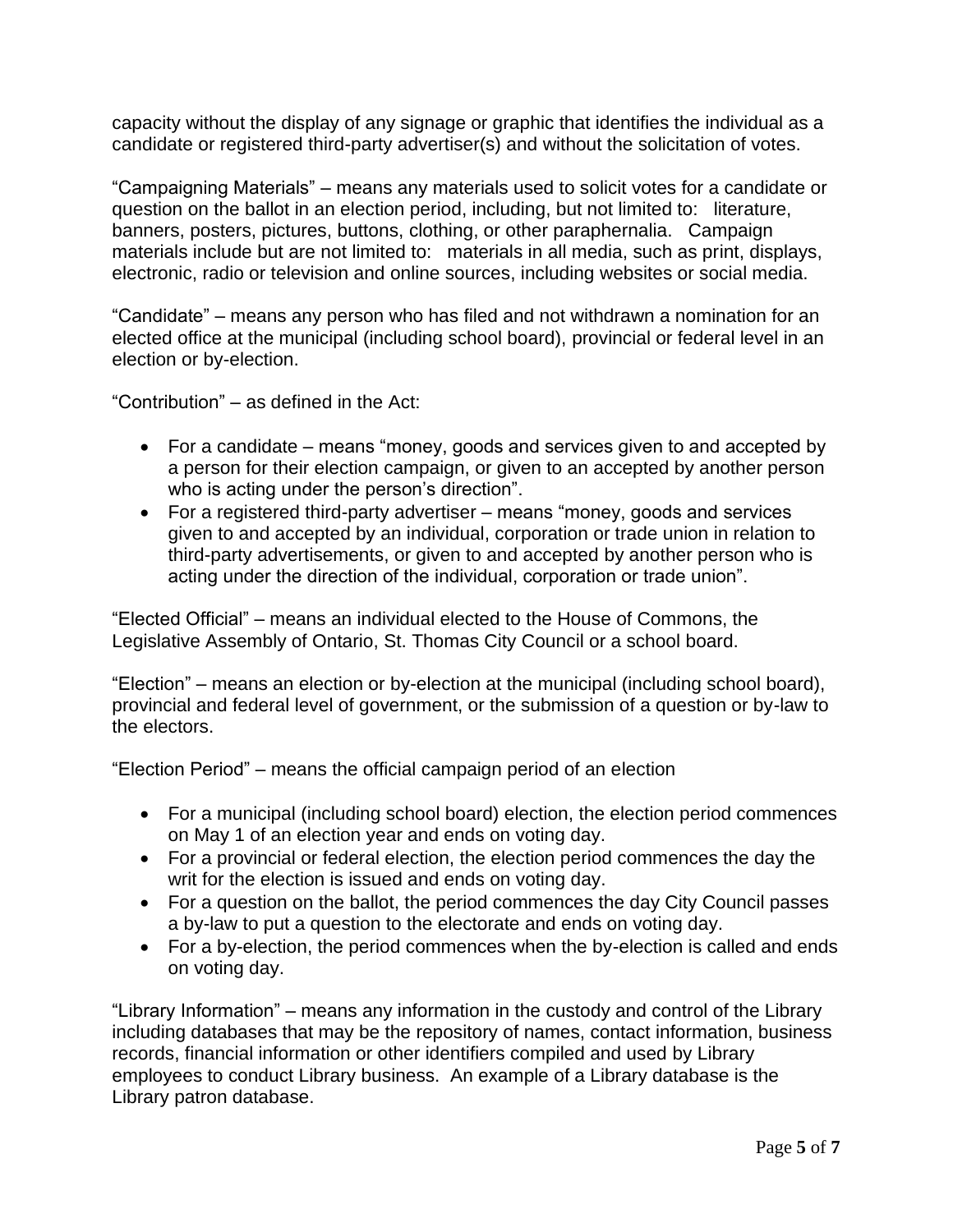"Library Infrastructure" – means any physical or technology systems that support the operation of library programs and services, including, but not limited to: computer network, telecommunications and email systems, wireless equipment, computer hardware, software and peripherals, internet, and intranet. Excludes public right-of-way including sidewalks, roads, laneways, and boulevards.

"Library Resources" – includes, but is not limited to, library employees, library events, library programs and services (including online services such as online and social media channels), library facilities, library equipment and supplies, library funds, library information and library infrastructure. These are further defined as follows:

- "Library employees" means all exempt and non-union employees, and members of the bargaining unit.
- "Library events" means events funded or organized by St. Thomas Public Library, including events that may be jointly organized with community organizations and/or with external sponsors. Library events include but are not limited to: community meetings and consultations, cultural celebrations, and special events. Library events do not include events and meetings organized by third parties, which are not considered library events for the purpose of this policy.
- "Library facilities" means any facility that is owned or leased by St. Thomas Public Library and that is directly managed and operated by the Library. Library facilities do not include public right-of-ways such as sidewalks, roads and boulevards or laneways.

"Media Event" – means an event such as a press conference or photo opportunity to which the media is invited and the purpose of which is to promote, support or oppose a candidate, registered third-party advertiser, a political party or a position on a question on a ballot.

"Media Scrum" – means an unplanned encounter between a candidate, a registered third-party advertiser, their staff or with media.

"Member of Council" – means the Mayor and Members of Council

"Political Party" – means political parties for provincial and federal elections that are registered under the Ontario Election Finances Act or in the registry of parties referred to in section 374 of the Canada Elections Act. Under the current legislative framework, political parties cannot participate in the City's municipal elections or by-elections.

"Question on a Ballot" – means any question or by-law submitted to the electors by Council, a school board, an elected local board or the Minister of Municipal Affairs under the Act.